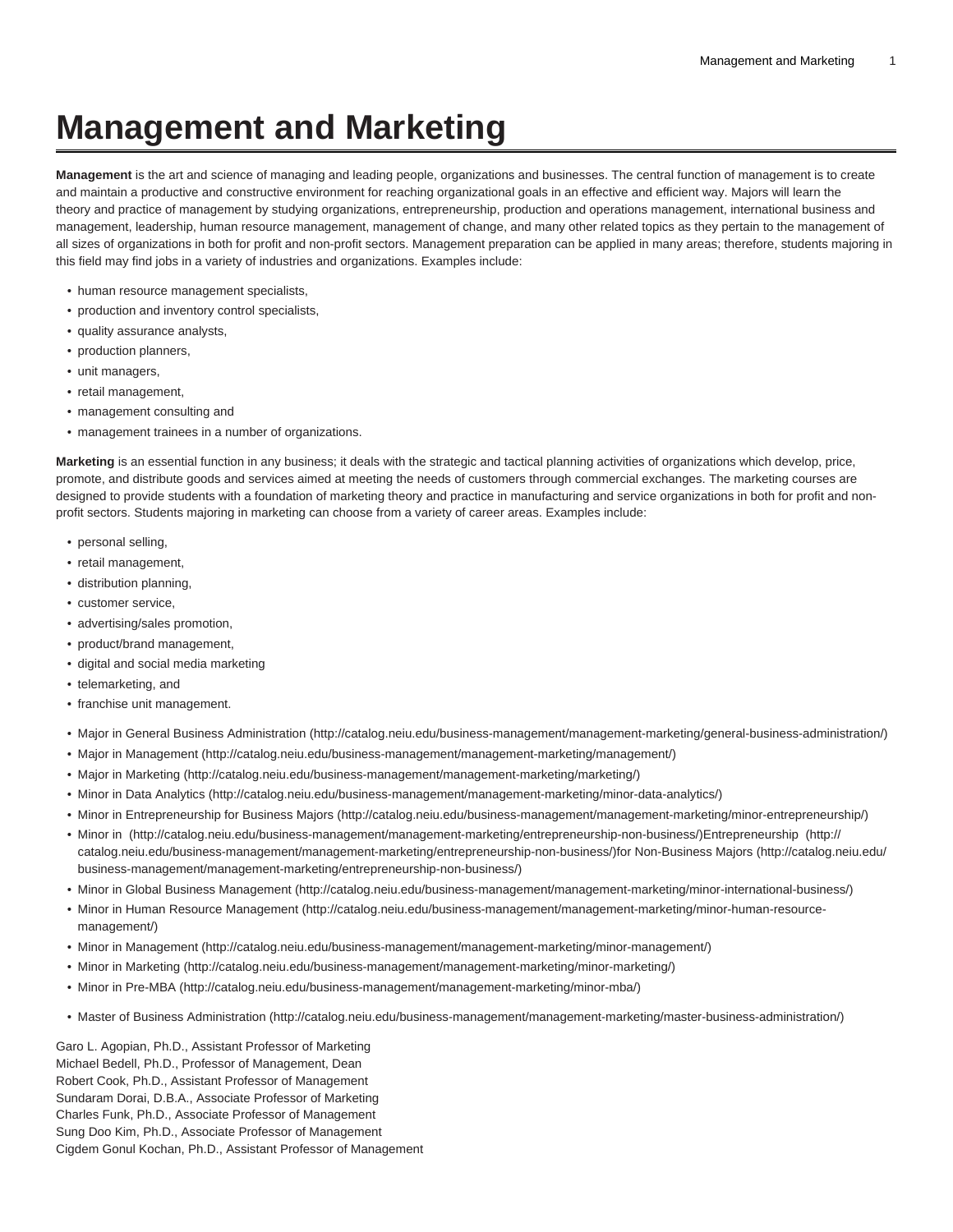# Jian Li, Ph.D., Professor of Management, Chair

Amirhossein Maleki, Ph.D., Assistant Professor of Management Deepa Anil Pillai, Ph.D., Associate Professor of Marketing Suresh Singh, Ph.D., Associate Professor of Management Qiumei (Jane) Xu, Ph.D., Associate Professor of Management Shubin Xu, Ph.D., Associate Professor of Management Dilek Yunlu, Ph.D., Associate Professor of Management

# **Management**

# **MNGT-201. Introduction To Business. 3 Hours.**

The course provides a general overview of the field of business. Major components of business activity such as management, marketing, accounting, finance, and operations will be discussed. The course will enable students to identify potential careers or advanced coursework in business.

# **MNGT-350. Introduction To Entrepreneurship. 3 Hours.**

The course provides a general overview of the field of entrepreneurship. The focus is on introduction to entrepreneurship from the perspectives of startup entrepreneurs and early stage investors. Special consideration is given to the processes of entrepreneurial mindset, design thinking, proof-of-concept testing and product-market fit. The course will enable students to identify potential ideas for advanced coursework in entrepreneurship.

# **MNGT-351. Data Visualization And Management. 3 Hours.**

This application-based course covers the core concepts of data retrieval, cleaning, and reporting implemented in current analytics software. The course focuses on data warehousing, accessing data from sources, data cleaning, data manipulation, and a wide range of data visualization methods. **Prerequisite:** MNGT-368 with a minimum grade of C or MATH-275 with a minimum grade of C or MATH-305 with a minimum grade of C or ECON-220 with a minimum grade of C.

# **MNGT-352. Model-Based Decision Making. 3 Hours.**

This course introduces business intelligence and analytics techniques to develop skills for decision-making and complex business problem-solving. These techniques focus on prescriptive analytics including optimization and simulation methods, and predictive analytics including data and text mining, machine learning, and forecasting. The course presents state-of-the-art decision support technologies required to solve real business problems primarily using Excel spreadsheets and SAP business analytics tools.

**Prerequisite:** MNGT-368 with a minimum grade of C or MATH-275 with a minimum grade of C or MATH-305 with a minimum grade of C or ECON-220 with a minimum grade of C.

# **MNGT-353. Supply Chain Analytics. 3 Hours.**

The course provides an introduction to supply chain management involving the flows of materials, information, and cash, from the source of raw materials to end customers. The focus is on decisions involving the investment in productive resources, configuration of processes, product designs, and development of partnerships with suppliers and channels of distribution. Perspectives on marketing (channels of distribution), logistics, and operations management will be analyzed.

**Prerequisite:** MNGT-377 with a minimum grade of C.

# **MNGT-354. Logistics Management. 3 Hours.**

Introduction to the business logistics environment. Detailed coverage of the use of concepts and quantitative techniques in facility location, distribution, warehousing, scheduling, order processing, storage, material handling and other logistics design and operating decisions. **Prerequisite:** MNGT-377 with a minimum grade of C.

**MNGT-355. Creativity And Innovation. 3 Hours.**

This course focuses on innovation and creativity from the perspectives of the organizations, teams and individual employees. Special consideration is given to the processes of creativity, the relationship between creativity and innovation, development of creativity, multiple facets of creativity, building and managing creative teams, and development of original thinking.

#### **MNGT-368. Business Statistics. 3 Hours.**

This course introduces students to both descriptive and inferential statistics as they apply to business. Its focus is on descriptive measures, probability concepts, discrete and continuous probability distributions, sampling distributions, estimation, hypothesis testing, and simple linear regression. Prereq.: MATH-165.

**Prerequisite:** MATH-165 with a minimum grade of C.

# **MNGT-369. Introduction To Data Science. 3 Hours.**

The course exposes students to key concepts, techniques and tools of business data science. Using R-scripts, students apply tools to analyze business data for decision making. The topics covered include, but are not limited to, regression, regularization, classification, experiments, controls, factorization, text data, and nonparametrics.

**Prerequisite:** (MNGT-368 with a minimum grade of C or MATH-275 with a minimum grade of C or MATH-305 with a minimum grade of C) or ECON-220 with a minimum grade of C.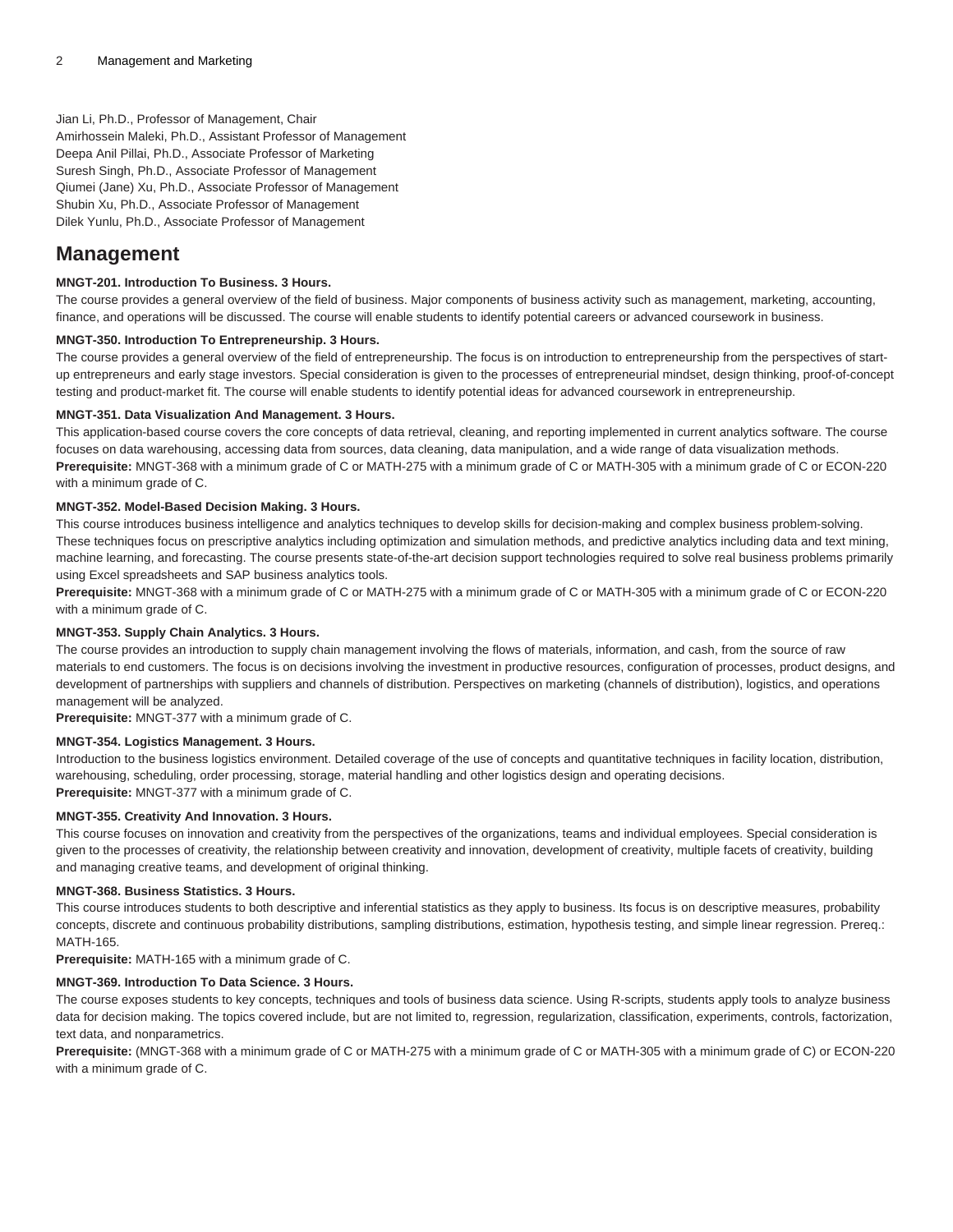# **MNGT-370. Writing Intensive Program: Managing Global Business Organization. 3 Hours.**

This course addresses four critical areas of the emerging management environment: globalization, diversity, leadership, and teamwork. Traditional and projected theories of organization management and organization behavior, as focused toward these four themes, are examined. Additionally, the writing intensive component of this course includes a variety of written communication activities to develop a discipline-focused writing skill. **Requirement:** All foundation courses completed with a grade of C or better

**Prerequisite:** ENGL-101 with a minimum grade of C.

#### **MNGT-371. Organizational Behavior. 3 Hours.**

A broad survey analyzing the contributions of behavioral science to management and administration. Topics stressed are scientific method in organizational research, individual and group dimensions of organizational behavior, decision making, barriers to communication, work motivation, intergroup conflict, leadership, organizational climate and development, and analysis of power in organizations. Role playing, simulations, class exercises and case studies are used.

**Prerequisite:** MNGT-370 with a minimum grade of C.

#### **MNGT-372. Organization Theory And Design. 3 Hours.**

This course approaches the study of business organizations and their management from a macro persperctive. The focus of organization theory is to study the structure and design of organizations. Students are presented with both the descriptive and prescriptive aspects of the discipline in order to provide insight into the planning and designing or organizations for effectiveness. Major topics include rational and social systems views of organizations; the social, technical, legal and economic environments of organizations; organizational characteristics such as size, technology, structure, climate and administrative philosophy; elements of organizational structure and design (authority structure); specialization; degree of centralization; policies; communication channels; and reward systems; organizational processes including goal setting; strategic planning; decision making; coordinating and controlling; and organizational survival.

**Prerequisite:** MNGT-370 with a minimum grade of C.

# **MNGT-373. Human Resource Management. 3 Hours.**

Organization and operation of the personnel department. Role of the personnel department in the organization. Topics include task/job development (job analysis, job design, job specification, job enlargement, job enrichment, performance standards, work rules, work conditions); staffing the organization (recruitment, selection, placement, promotion, demotion, interviewing, testing); performance appraisal; training and development; compensation (wage and salary administration, supplementary benefits, incentives); collective bargaining (unionization, negotiation, grievance and arbitration); legal and other environmental issues are stressed.

**Prerequisite:** MNGT-370 with a minimum grade of C.

# **MNGT-374. Staffing & Selection. 3 Hours.**

This course focuses on Staffing and Selection from the perspectives of the organization. Special consideration is given to the processes of Human Resource Planning, hiring, firing, the underlying legal environment, as well as ethical issues. The major topics include labor market, legal environment, HR planning, job analysis, measurement, recruiting, and selection. Prerequisites: (1) completion of at least 60 credit hours of course work, (2) completion of the eight 100-level and 200-level College of Business & Management Foundation courses, each with "C" or higher, and Foundation GPA of 2.50, and (3) MNGT-370 with a "C" or higher.

**Prerequisite:** MNGT-370 with a minimum grade of C.

# **MNGT-375. Management And Organization Communications. 3 Hours.**

Formal structures, channels and mechanism for communication within the organization and its environment. Informal process of communication within the organization. Supervisory and management roles in organizational communication. Dynamics of communication in and between organization work units. Functional roles/ perspectives affecting organizational communications. Class exercises and case studies will be used.

**Prerequisite:** MNGT-370 with a minimum grade of C.

#### **MNGT-376. Small Business Management. 3 Hours.**

Application of management concepts and techniques to the small firm. Special attention will be given to the particular nature, opportunities, needs, and problems of small manufacturing, wholesale, retail, and business service firms. Topics include comparison of similarities, differences and relations between small and large firms, issues and methods in starting a small firm (including selecting the legal mode of organization, buying an existing firm, franchising); funding; risk and venture management for small firms; the role of local, state, and federal government. Case studies and field research may be included.

**Prerequisite:** FINA-360 with a minimum grade of C and MKTG-350 with a minimum grade of C and MNGT-370 with a minimum grade of C.

# **MNGT-377. Production/Operations Management. 3 Hours.**

This course covers subjects related to the design of production, inventory and quality control systems. In the production systems design the following topics are covered: design of products and services, capacity planning, process design, work analysis and measurement, facility location, production scheduling. In the inventory control systems design the following issues will be discussed: relation of inventory system to the other functions of organizations, cost structure, deterministic and probabilistic control models. In the quality control design the following are covered: quality concept, statistical quality control methods such as control charts, sampling etc.

**Prerequisite:** MNGT-368 with a minimum grade of C and MNGT-370 with a minimum grade of C.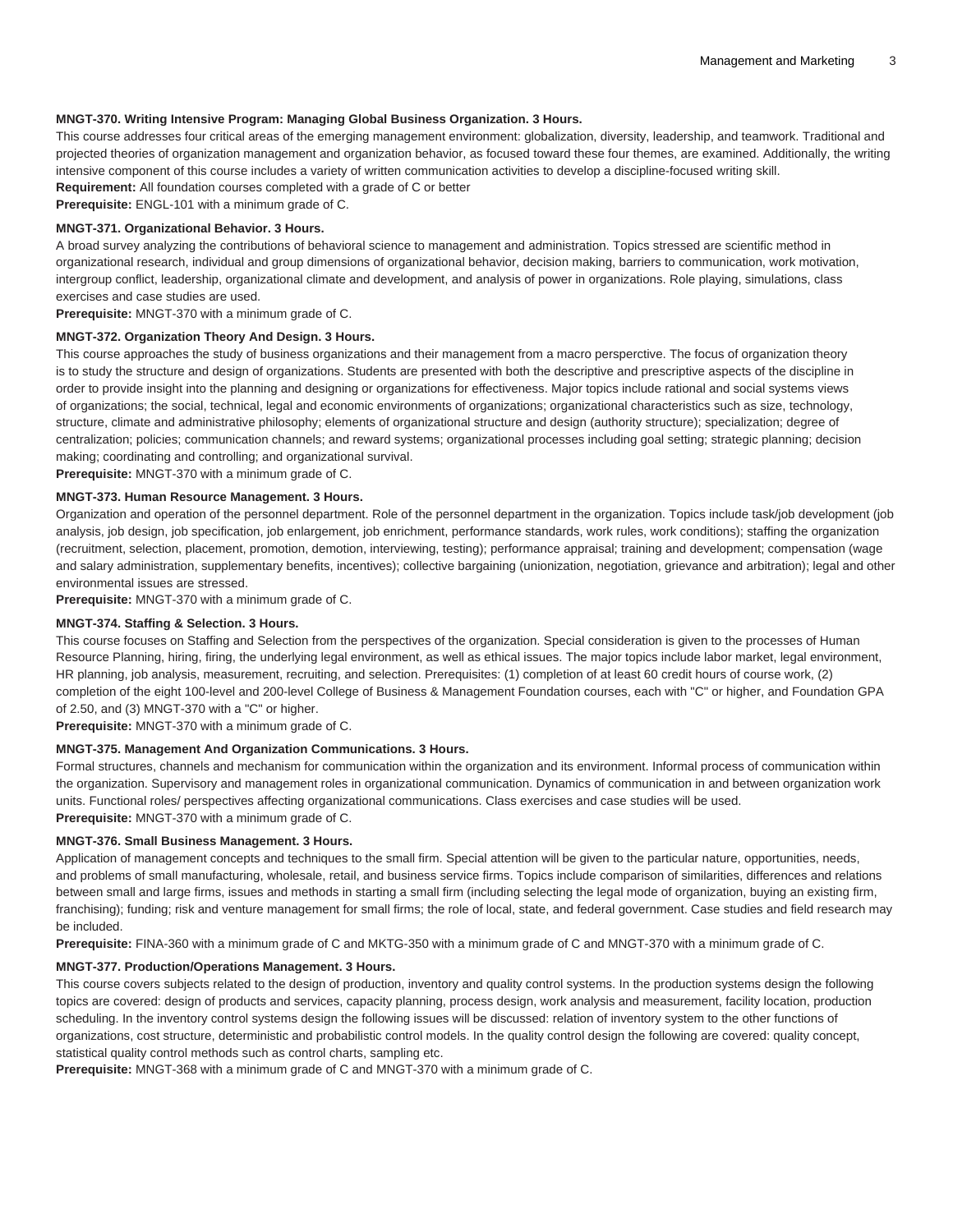# **MNGT-378. Managing Diversity In Organizations. 3 Hours.**

This class addresses the issues, knowledge, theories, and applications related to managing diversity in organizations. Topics covered in this class will enhance awareness of existence of diversity at the workplace and address approaches of creation of productive diverse workforce. Class discussion will include topics such as glass ceiling effect, stereotyping process, sexual harassment, work and family conflicts, and reverse discrimination. Readings related to the implementation of diversity training programs as well as fair recruitment and selection processes will be discussed. **Prerequisite:** MNGT-370 with a minimum grade of C.

# **MNGT-379. Business Analytics. 3 Hours.**

This application-based course covers descriptive, predictive, as well as prescriptive analytics. It focuses on data visualization, multiple regression, data mining, linear optimization models, integer linear optimization models, simulation and decision analysis. **Prerequisite:** MNGT-368 with a minimum grade of C.

#### **MNGT-380. Entrepreneurship. 3 Hours.**

Examination of the entrepreneurial process and the role of entrepreneurship in new ventures and small businesses, obtaining financing for new businesses; marketing, R & D, and production of new products and services. Evaluation of the entrepreneurs and ways to encourage the entrepreneurial spirit in organizations of all sizes. Students will be required to write a realistic business plan.

**Prerequisite:** (FINA-360 with a minimum grade of C and MKTG-350 with a minimum grade of C and MNGT-370 with a minimum grade of C) or (MNGT-201 with a minimum grade of C and MNGT-350 with a minimum grade of C).

#### **MNGT-381. Managing International Business. 3 Hours.**

This course examines the following issues: Brief history of international business and globalization; opportunities and risks arising out of the economic, political, and socio-cultural similarities and differences among countries or regions; the role of governments, international institutions and agreements such as trade agreements in facilitating or influencing international business; variety of international business transactions including international trade and foreign direct investment and factors to consider while selecting and managing one or more of these business transactions and doing business abroad including cross-cultural management of stakeholders.

**Prerequisite:** MNGT-370 with a minimum grade of C.

**MNGT-382. Internship In Management. 3 Hours.**

**MNGT-383. Internship In Management. 4 Hours.**

**MNGT-384. Internship In Management. 5 Hours.**

**MNGT-385. Internship In Management. 6 Hours.**

**MNGT-386. Independent Study In Management. 3 Hours.**

**MNGT-387. Independent Study In Management. 2 Hours.**

**MNGT-388. Independent Study In Management. 1 Hour.**

#### **MNGT-390. Compensation Management. 3 Hours.**

This course provides students with a practical and theoretical understanding of compensation from the perspectives of managers (who make reward decisions), employees (who receive the rewards and are the "customers" of the reward system), and human resource practitioners (who assist in the design and maintenance of reward systems). It also provides an overview of the considerations necessary to develop a compensation system that is internally and externally equitable and fiscally responsible. Legislative and social issues affecting pay decisions and alignment of pay policies with business strategy and other human resource programs are also covered.

**Prerequisite:** MNGT-370 with a minimum grade of C and MNGT-373 with a minimum grade of C.

#### **MNGT-392. Business, Technology And Society. 3 Hours.**

Course deals with the environment of business. The role of technology in modern business organizations is considered as well as social change and social pressure on the business community. Other topics to be covered are the social responsibility of business; "The Social Adult" : its function in business organizations; managing modern business: changes and adaptability; technology transfer activities in modern business: the U.S. and developing countries' experiences.

**Prerequisite:** MNGT-370 with a minimum grade of C.

#### **MNGT-393. Strategic Management. 3 Hours.**

This advanced capstone course involves the study of the concepts and techniques of determining strategies and operational policies of business organizations. Primarily through the use of cases, student are exposed to theories of business policy, business environment, and the impact of different policy making scenarios on selected functions of the business organizations.

# **MNGT-399. Management Of Change. 3 Hours.**

An advanced seminar course focusing on organizational change management by managers and employees who wish to initiate a change, are assigned responsibility to manage a change, or who are affected by change initiated by others. Major topics include: nature and dynamics of change and change management; dimensions of change; change management strategies; cycle theories; stability and change; resistance to change; the change manager as change agent or resister/defender.

**Prerequisite:** MNGT-370 with a minimum grade of C.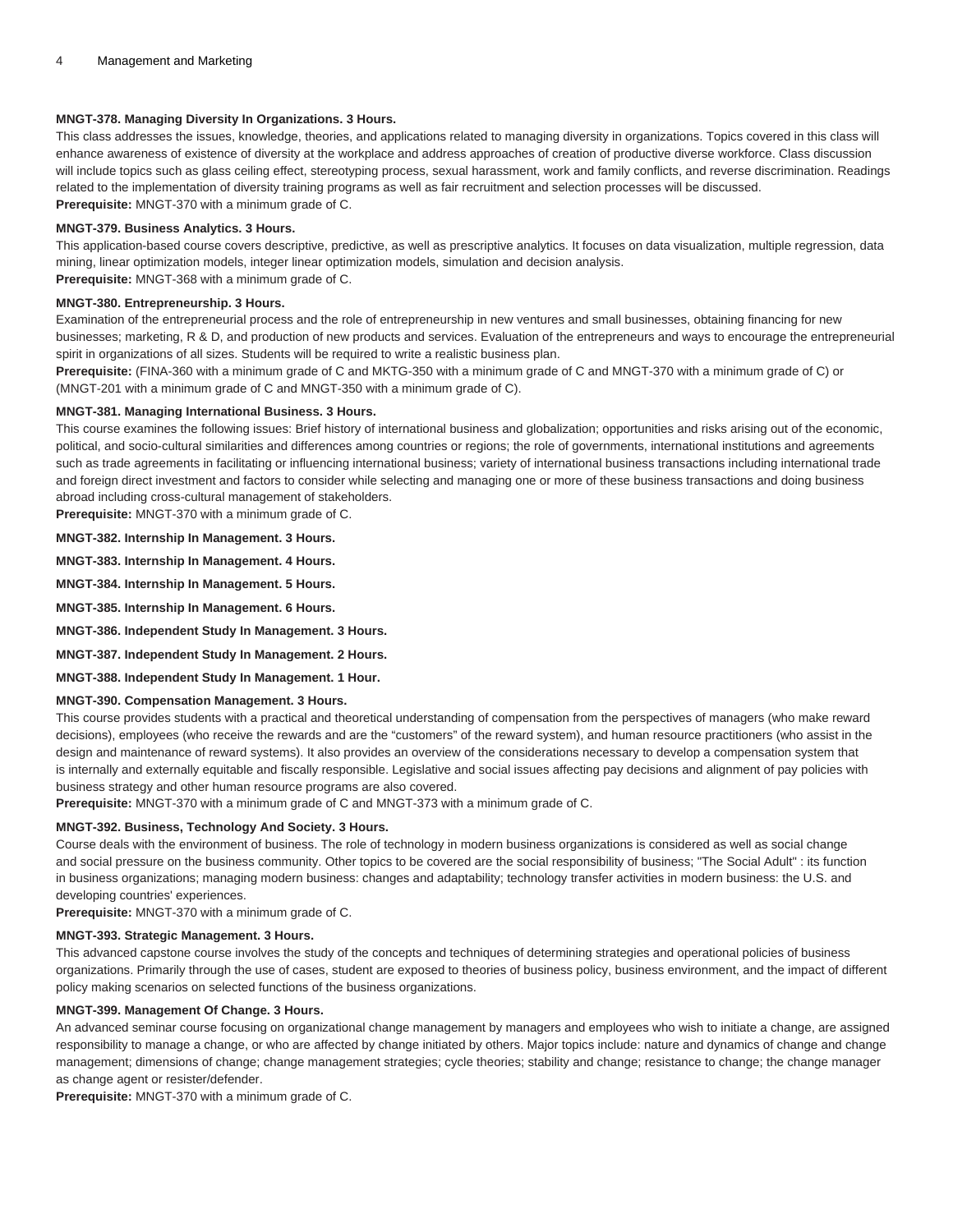# **MNGT-401. Fundamentals Of Business Statistics. 2 Hours.**

This course provides graduate students without a recent business academic background a foundation in the field of business statistics. It addresses the concepts of probability distributions and statistical inference and considers various methods of describing data, including the normal distribution. Statistical estimation, sampling and methods of testing hypotheses of means and proportions using various distributions are discussed. A brief consideration is given to quality control, analysis of variance, and linear regression.

#### **MNGT-402. Applied Business Research. 3 Hours.**

This course conveys the nature, purpose and method of applied business research for practicing managers and owner-operators and enables them to acquire research skills. Course topics include problem or project definition, data gathering, hypothesis testing, analysis of result, and developing and reporting of conclusions. Special attention is devoted to the communication process, reporting research findings at various stages, and the use of traditional and high-tech sources of business information.

**Prerequisite:** COBM-404 with a minimum grade of C or MNGT-368 with a minimum grade of C.

#### **MNGT-403. Leadership And Organizational Behavior. 3 Hours.**

This course addresses the concepts of perception, learning and motivation, and focuses on work-related attitudes and personalities of individual employees and managers. Organizational facets of stress, group dynamics and organization culture and socialization provide a foundation for the discussion of cooperation, conflict, and influence. The role of leaders and leadership upon organizational behavior and cultures is emphasized. Management communication methods and decision-making processes are considered.

#### **MNGT-404. Operations Management. 3 Hours.**

This course provides a general introduction to operations management in organizations. Emphasis is placed on the application of the main principles and concepts of operations management. Among the topics covered are: operations strategy, capacity analysis, queuing theory, service management, quality management, inventory management, and a brief introduction to supply chain management.

**Prerequisite:** COBM-404 with a minimum grade of C or (MNGT-368 with a minimum grade of C and MNGT-377 with a minimum grade of C).

# **MNGT-474. Human Resources Policy And Decision Making. 3 Hours.**

This course addresses personnel policy formulation and implementation. Consideration is given to human resources plannin, staffing, development and placement issues in the context of legal and collective bargaining constraints. A review of topical issues such as employment-at-will, drug testing, honesty in the workplace and other special topics is provided.

## **MNGT-480. Entrepreneurship. 3 Hours.**

This course focuses on the initiation of new business ventures as contrasted with the management of on-going enterprises. Topics covered include the characteristics of successful entrepreneurs, methods of identifying market opportunities, appraising market potential, determining startup costs of acceptable purchase price, legal aspects of organization or acquisition, raising venture, capital, initial capital structure, selection of the board of directors and key managers, allocation of control among involved parties, and method of rewarding entrepreneurs and key managers. Cases, readings and some outside speakers will be used. The major emphasis, however, will be on the evaluation of prospective "real world" ventures.

#### **MNGT-481. International Management. 3 Hours.**

This course examines the sailient features of decision-making and management practices in multinational firms. Particular attention is given to organizational planning and control functions, and to problems encountered by managers as they interact with host governments and institutions. Linkages between certain cultural factors and features of the managerial climate are also examined.

#### **MNGT-487. Strategy And Organization. 3 Hours.**

This course serves to integrate preceding courses through the study of strategy to integrate preceding courses through the study of strategy formulation and implementation functions and responsibilities of top-level management. The topics addressed include the concept of corporate strategy, the strategic planning and resource allocation, the design of formal organizational structure, management control systems, reward and sanction systems, the selection and training of key personnel and the leadership role of the chief executive officer. Cases and readings are drawn from a variety of types of organizations.

# **MNGT-489. Management Of Organizational Change. 3 Hours.**

This course explores the concept of successful management of organizational and behavioral change, focusing on both "planned" and "unplanned" changes and emphasizing the development of change strategies and measurement of change effectiveness. Included will be group laboratory work using video tape systems. Attention will also be given in response to external (e.g., social) changes. Opportunities exist for field work in various institutional contexts.

#### **MNGT-490. Innovation And Creativity. 3 Hours.**

This course focuses on innovation and creativity from the perspectives of the organization and individual employees. Special consideration is given to the processes of creativity, the relationship between creativity and innovation, development of creativity, and multiple facets of creativity. Within these major emphases, topics include definition of creativity, inhibitors and activators of creativity in individuals, teams, and organizations, idea creation and evaluation, building and managing creative teams.

# **MNGT-491. Strategic Technology & Innovation Management. 3 Hours.**

This course will discuss how technological changes create opportunities for value creation and capture; different types of product and process innovations; and challenges and opportunities created by technological changes. Students will explore how industries are transformed by technological changes; how managerial action shapes opportunities for value creation and capture from new innovations; analytical tools that are vital to understanding which innovations create value and which ones do not; and how technological changes and innovation affect competitive advantages. Emphasis will be on learning conceptual models and frameworks that help firms navigate the complex and dynamic technological changes.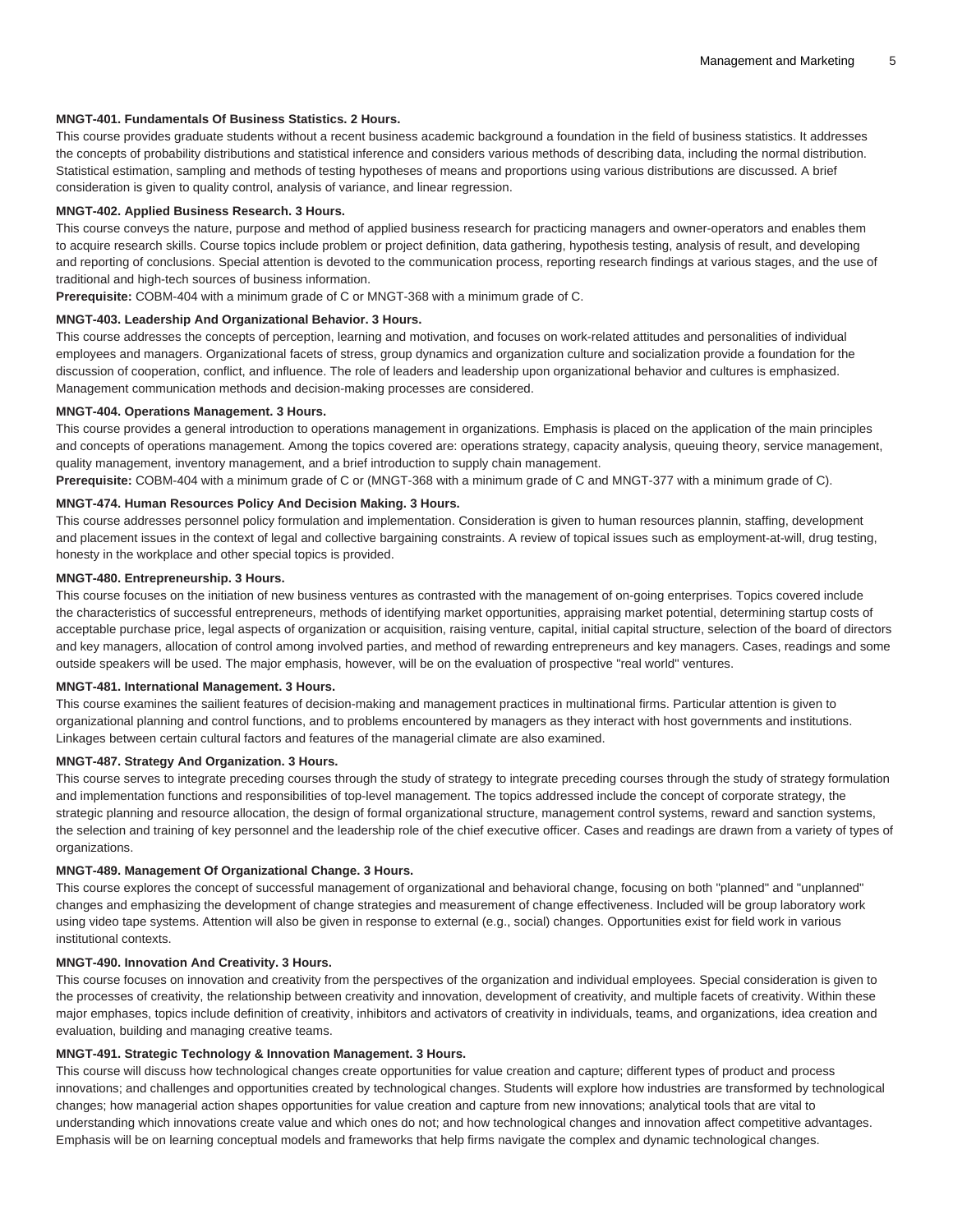# **MNGT-498. International Business. 3 Hours.**

This course examines the cultural, social, political and economic factors which underlie certain business practices in foreign countries. Depending upon the expertise and preference of the instructor, the course may focus upon a few primary geographical areas (e.g., Eastern Europe, Far East) intensively, or it may present a wide array of cultural environments in survey fashion.

# **MNGT-500. Project. 3 Hours.**

Approval of major advisor is necessary.

# **MNGT-501. Thesis. 3 Hours.**

Approval of major advisor is necessary.

# **MNGT-502. Business Policy And Strategy. 3 Hours.**

This course focuses upon strategy formulation and implementation at the highest level of organizations. Methods of obtaining resources and creating systems, structures and policies needed to attain strategic goals are addressed, as is the critical role of the chief executive officer (CEO) or the owneroperation of smaller entities. The common body of knowledge acquired from other graduate business courses is integrated and applied to policy and strategy issues or practices within a wide range of organizational frameworks, including multinational corporations, small-to-medium-sized enterprises (SMEs), and sole proprietorship. The case method of instruction is emphasized.

# **Marketing**

# **MKTG-350. Principles Of Marketing. 3 Hours.**

This course provides a comprehensive overview of the marketing process by explaining its role in business and society. Major topics include market segmentation and research, purchasing behavior in the consumer and industrial markets, a careful analysis of the marketing mix (product, price, distribution and promotion) and the planning and evaluation of the overall marketing effort. **Prerequisite:** ECON-217 with a minimum grade of C.

# **MKTG-351. Consumer Behavior. 3 Hours.**

This course examines: the buyer as a problem solver; buying decision processes; sociological and psychological factors affecting buyer behavior; and consumer behavior models. The course shows how consumer behavior concepts are used in the formulation of the firm's marketing strategy. **Prerequisite:** MKTG-350 with a minimum grade of C.

# **MKTG-352. Integrated Marketing Communication. 3 Hours.**

This course provides an overview of the planning, execution, and evaluation of integrated marketing communication programs. Topics covered include creative and media strategies, budgeting, evaluation, and the roles of individual components of the communications mix, such as advertising, sales promotion, internet and interactive media, and direct marketing. Prereq.: MKTG-350.

**Prerequisite:** MKTG-350 with a minimum grade of C.

# **MKTG-353. Marketing Research. 3 Hours.**

An investigation of the research necessary for the formulation of marketing policies. Topics include research design; sampling; and statistical analysis. **Prerequisite:** MKTG-350 with a minimum grade of C and MNGT-368 with a minimum grade of C.

# **MKTG-354. Personal Selling. 3 Hours.**

Introduction to the rationale and methods for effective person-to-person communications in the marketing of products, services and ideas. Application of the marketing concept ot the personal selling process and development of customer relationships. Course makes use of in-class presentations and roleplaying.

**Prerequisite:** MKTG-350 with a minimum grade of C.

# **MKTG-355. Digital Marketing. 3 Hours.**

This course provides an introduction to digital marketing. This course examines the integration of Internet, digital media, and interactive technologies in marketing strategy to leverage the impact of marketing mix. Current digital marketing driven applications for customer acquisition, retention, and management in e-business will be examined. Prereq.: MKTG-350 or consent of instructor. **Prerequisite:** MKTG-350 with a minimum grade of C.

#### **MKTG-356. Retail Management. 3 Hours.**

The various marketing activities involved in managing the retail enterprise are examined individually and as a part of the overall retail system. Emphasis is placed upon technological changes and upon factors determining store location, merchandise management, organization purchasing and competition in the retail environment.

**Prerequisite:** MKTG-350 with a minimum grade of C.

#### **MKTG-357. Sales Management. 3 Hours.**

This course exposes students to the roles of professional sales people in the marketing system, It focuses on the development of essential selling skills and the management of sales people.

**Prerequisite:** MKTG-350 with a minimum grade of C.

# **MKTG-358. International Marketing. 3 Hours.**

This course examines the special problems of marketing in an international setting. Reasons for international expansion, both historically and in the present, are discussed. The cultural, political and legal environments for international marketing are examined. Problems of product, promotion, price, physical distribution, and organization on an international scale are also examined.

**Prerequisite:** MKTG-350 with a minimum grade of C.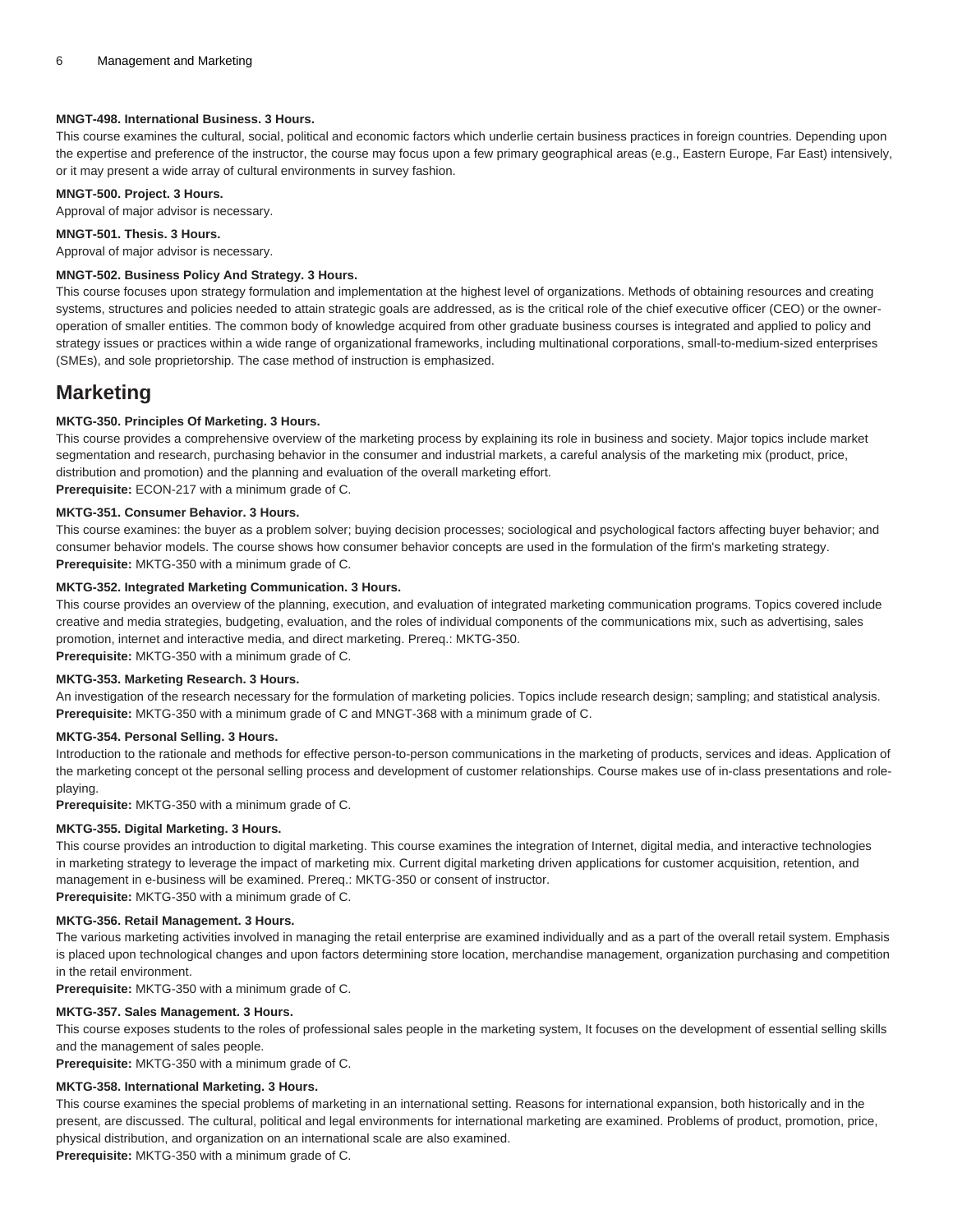#### **MKTG-359. Marketing Management. 3 Hours.**

A capstone course designed to stress the managerial aspects of marketing. Consideration of product, pricing, distribution, promotion and organization design are related through student projects to the development of the firm's marketing strategy.

**Prerequisite:** ACTG-201 with a minimum grade of C and MKTG-350 with a minimum grade of C.

# **MKTG-360. Marketing Channels. 3 Hours.**

This course is designed to prepare future managers to successfully handle the interrelationships among manufacturers, wholesalers, retailers and consumers. Topics covered include analysis of marketing channel structures, development of channel strategy and management of marketing channels. The course will emphasize how to plan, organize and control the economic, political and social relationships among institutions and agencies to make certain that products and service are available for use or consumption by industrial, commercial and household consumers. **Prerequisite:** MKTG-350 with a minimum grade of C.

#### **MKTG-361. Social Media Marketing. 3 Hours.**

This course provides an overview of the core strategies used by companies to leverage the marketing power of social media. Through integration of concepts from marketing, communications, sociology, and web analytics, students will learn how to develop a social media plan and implement a persuasive social media campaign. Students will learn a variety of techniques and strategies for monitoring user behavior on social media platforms, with an emphasis on applying the analytical concepts and tools of marketing for business decisions.

**Prerequisite:** MKTG-350 with a minimum grade of C.

# **MKTG-382. Internship In Marketing. 3 Hours.**

**MKTG-383. Internship In Marketing. 4 Hours.**

**MKTG-384. Internship In Marketing. 5 Hours.**

**MKTG-385. Internship In Marketing. 6 Hours.**

**MKTG-389. Independent Study In Marketing. 3 Hours.**

**MKTG-390. Independent Study In Marketing. 2 Hours.**

**MKTG-391. Independent Study In Marketing. 1 Hour.**

#### **MKTG-402. Marketing Management. 3 Hours.**

This course focuses on the techniques of management as applied to the functional areas of marketing.

#### **MKTG-451. Consumer Behavior And Marketing Action. 3 Hours.**

This course focuses in analyzing demand, identifying market segments and predicting customer response to alternative marketing strategies using concepts from the behavioral sciences.

**Prerequisite:** MKTG-402 with a minimum grade of C or MKTG-450 with a minimum grade of C.

#### **MKTG-453. Marketing Research - Techniques And Applications. 3 Hours.**

This course explores different approaches to planning, collecting, analyzing and communicating information from the marketplace, including techniques and applications for specific marketing areas.

**Prerequisite:** (MKTG-402 with a minimum grade of C or MKTG-450 with a minimum grade of C) and MNGT-368 with a minimum grade of C.

#### **MKTG-454. Digital Marketing Strategy. 3 Hours.**

This course introduces students to strategy and tactics in digital marketing in the context of a company's overall marketing strategy. Topics covered include an overview of existing and emerging digital trends, consumer experience in the cross-channel context, digital branding and positioning, and best practices in digital marketing strategy.

**Prerequisite:** MKTG-402 with a minimum grade of C.

# **MKTG-456. Channel Distribution And Retailing. 3 Hours.**

This course provides for the study of retailing as an integral part of the economic system and examines retailing from both the manufacturer's perspective and consumer's perspective. It focuses on management and behavioral theories. **Prerequisite:** MKTG-402 with a minimum grade of C or MKTG-450 with a minimum grade of C.

#### **MKTG-458. Global Marketing. 3 Hours.**

This course focuses on identifying and analyzing worldwide marketing opportunities and generating strategies for overseas marketing, and explores the impact of environmental differences on marketing strategies and customer response.

**Prerequisite:** MKTG-402 with a minimum grade of C or MKTG-450 with a minimum grade of C.

# **MKTG-461. Services Marketing Management. 3 Hours.**

Perspectives on managing the distinctive aspects of services as opposed to the marketing and buying of physical goods. The course examines ways in which various kinds of services differ from tangible goods and from each other along social and technological dimensions. Topics include services value creation, services marketing strategies, management of service production and quality and means for balancing supply and demand for services. **Prerequisite:** MKTG-402 with a minimum grade of C or MKTG-450 with a minimum grade of C.

#### **MKTG-500. Project. 3 Hours.**

Approval of major advisor is necessary.